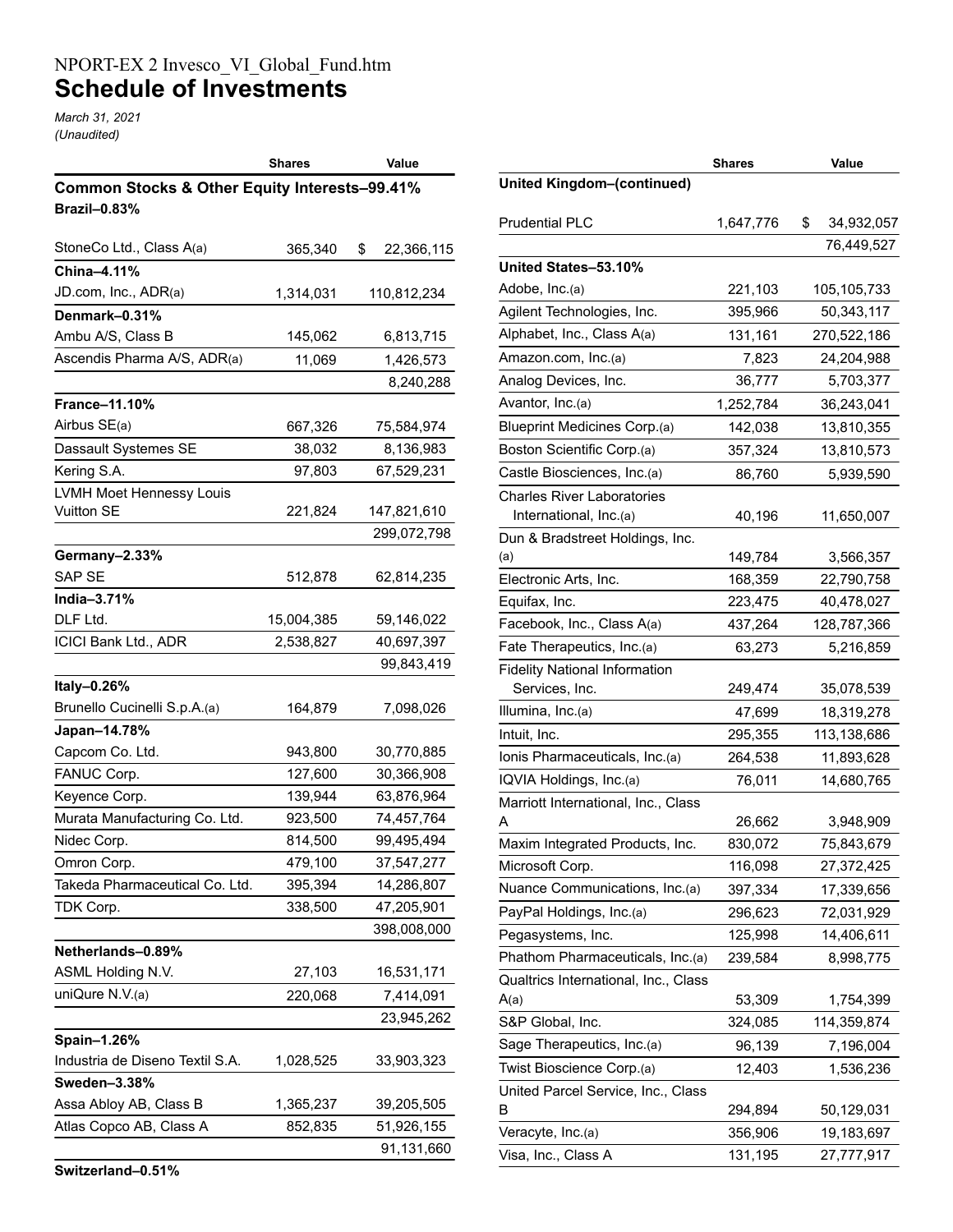| Zur Rose Group AG(a)      | 36,860  | 13,846,744 | Walt Disney Co. (The)(a)             | 308.693   | 56,960,032    |
|---------------------------|---------|------------|--------------------------------------|-----------|---------------|
| United Kingdom-2.84%      |         |            |                                      |           | 1,430,122,404 |
| Farfetch Ltd., Class A(a) | 783,053 | 41,517,470 | Total Common Stocks & Other Equity   |           |               |
|                           |         |            | Interests (Cost \$865,474,872)       |           | 2,677,654,035 |
|                           |         |            | <b>Preferred Stocks-0.00%</b>        |           |               |
|                           |         |            | India $-0.00\%$                      |           |               |
|                           |         |            | <b>Zee Entertainment Enterprises</b> |           |               |
|                           |         |            | Ltd., 6.00%, Pfd.                    |           |               |
|                           |         |            | (Cost \$0)                           | 4,053,320 | 105,333       |
|                           |         |            | Money Market Funds-0.32%             |           |               |
|                           |         |            | Invesco Government & Agency          |           |               |
|                           |         |            | Portfolio, Institutional Class,      |           |               |
|                           |         |            | $0.03\%(b)(c)$                       | 2,979,844 | 2,979,844     |
|                           |         |            | Invesco Liquid Assets Portfolio,     |           |               |
|                           |         |            | Institutional Class, 0.01%(b)(c)     | 2,127,604 | 2,128,455     |
|                           |         |            |                                      |           |               |

See accompanying notes which are an integral part of this schedule.

**Invesco V.I. Global Fund**

| <b>Shares</b>                         |    | Value           |
|---------------------------------------|----|-----------------|
| <b>Money Market Funds-(continued)</b> |    |                 |
| Invesco Treasury Portfolio,           |    |                 |
| Institutional Class, 0.01%(b)         |    |                 |
| 3,405,537<br>(c)                      | \$ | 3,405,537       |
| <b>Total Money Market Funds (Cost</b> |    |                 |
| \$8,513,836)                          |    | 8,513,836       |
| TOTAL INVESTMENTS IN SECURITIES—      |    |                 |
| 99.73% (Cost \$873,988,708)           |    | 2,686,273,204   |
| OTHER ASSETS LESS LIABILITIES-        |    |                 |
| 0.27%                                 |    | 7,173,978       |
| <b>NET ASSETS-100.00%</b>             |    | \$2,693,447,182 |

Investment Abbreviations:

ADR – American Depositary Receipt

Pfd. – Preferred

Notes to Schedule of Investments:

(a) Non-income producing security.

(b) Affiliated issuer. The issuer and/or the Fund is a wholly-owned subsidiary of Invesco Ltd., or is affiliated by having an investment adviser that is under common control of Invesco Ltd. The table below shows the Fund's transactions in, and earnings from, its investments in affiliates for the three months ended March 31, 2021.

|                                                                      | Value<br><b>December</b><br>31, 2020 | <b>Purchases</b><br>at Cost | <b>Proceeds</b><br>from Sales | Change in<br><b>Unrealized</b><br>Appreciation | Realized<br>Gain | Value<br>March 31,<br>2021 | <b>Dividend</b><br><b>Income</b> |
|----------------------------------------------------------------------|--------------------------------------|-----------------------------|-------------------------------|------------------------------------------------|------------------|----------------------------|----------------------------------|
| Investments in<br><b>Affiliated</b><br><b>Money Market</b><br>Funds: |                                      |                             |                               |                                                |                  |                            |                                  |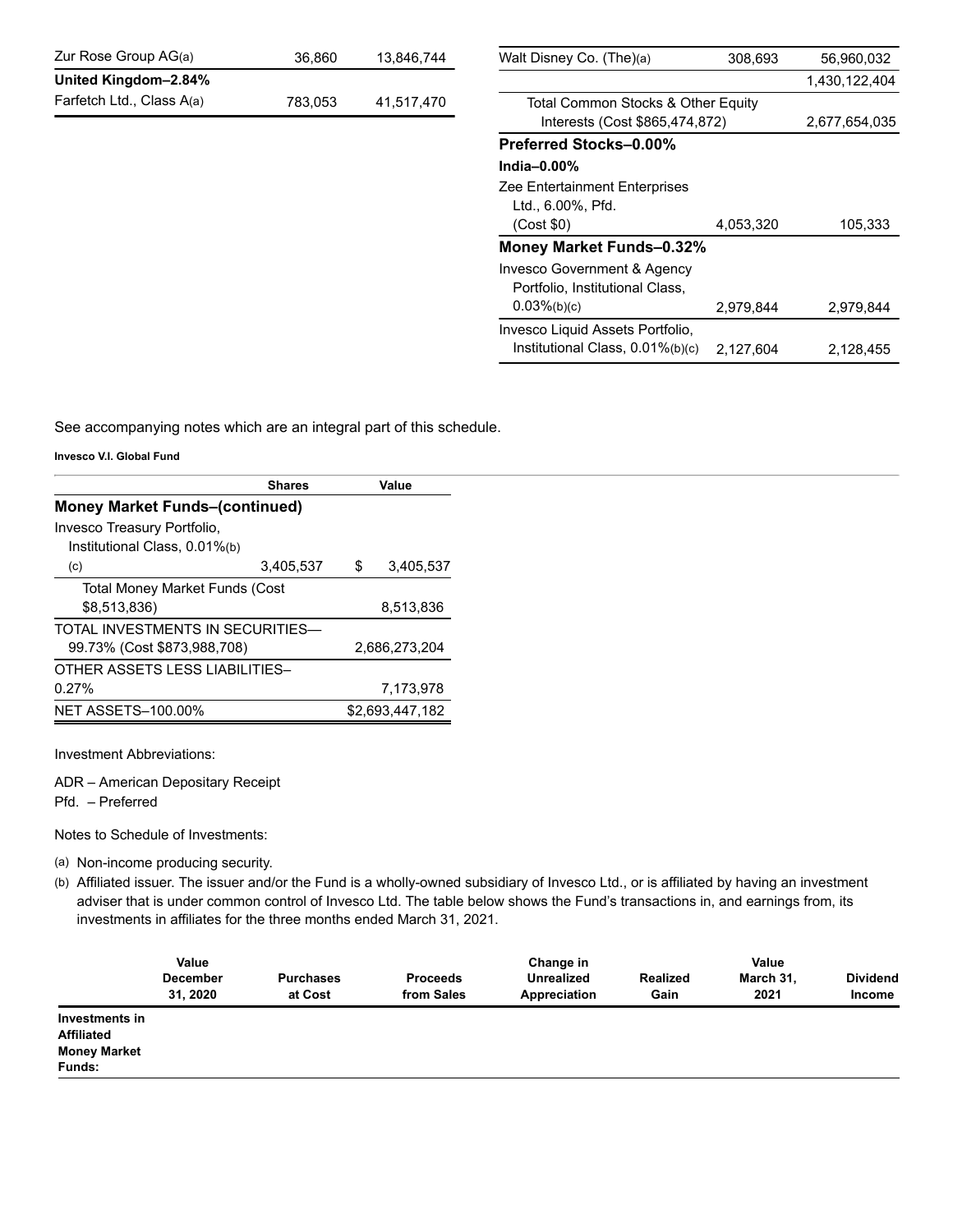| Invesco<br>Government<br>& Agency                                |             |              |                  |                                |                |             |       |
|------------------------------------------------------------------|-------------|--------------|------------------|--------------------------------|----------------|-------------|-------|
| Portfolio,<br>Institutional                                      |             |              |                  |                                |                |             |       |
| Class                                                            | \$1,723,917 | \$23,001,718 | \$(21,745,791)   | \$<br>$\overline{\phantom{a}}$ | \$-            | \$2,979,844 | \$208 |
| Invesco Liquid<br>Assets<br>Portfolio,<br>Institutional<br>Class | 1,231,011   | 16,429,799   | (15, 532, 478)   | 123                            | $\overline{a}$ | 2,128,455   | 110   |
| Invesco<br>Treasury<br>Portfolio,<br>Institutional<br>Class      | 1,970,192   | 26,287,678   | (24, 852, 333)   | -                              |                | 3,405,537   | 79    |
| Total                                                            | \$4,925,120 | \$65,719,195 | \$(62, 130, 602) | \$123                          | \$-            | \$8,513,836 | \$397 |

(c) The rate shown is the 7-day SEC standardized yield as of March 31, 2021.

The valuation policy and a listing of other significant accounting policies are available in the most recent shareholder report.

**See accompanying notes which are an integral part of this schedule.**

**Invesco V.I. Global Fund**

**Notes to Quarterly Schedule of Portfolio Holdings**

*March 31, 2021 (Unaudited)*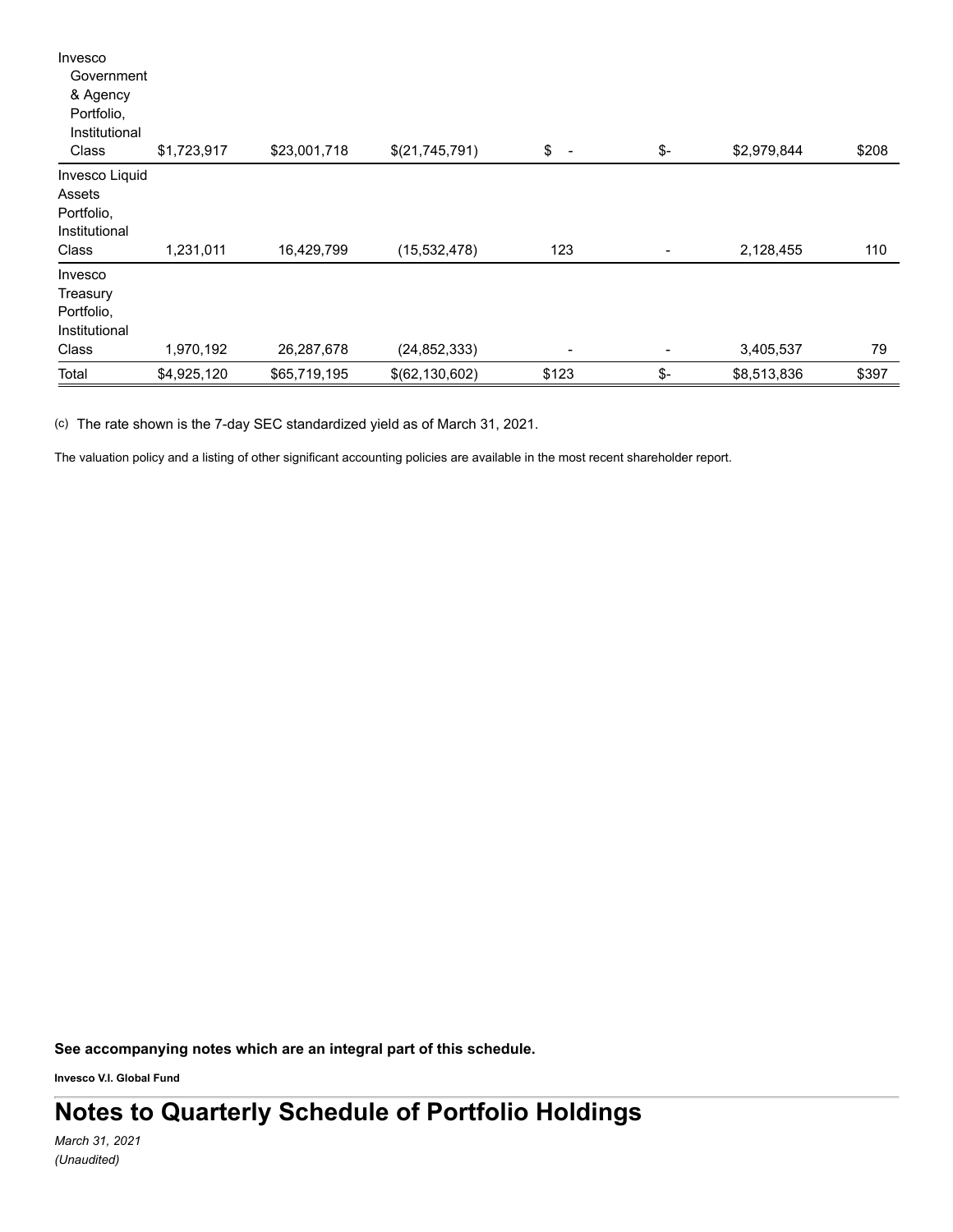## **NOTE 1—Additional Valuation Information**

Generally Accepted Accounting Principles ("GAAP") defines fair value as the price that would be received to sell an asset or paid to transfer a liability in an orderly transaction between market participants at the measurement date, under current market conditions. GAAP establishes a hierarchy that prioritizes the inputs to valuation methods, giving the highest priority to readily available unadjusted quoted prices in an active market for identical assets (Level 1) and the lowest priority to significant unobservable inputs (Level 3), generally when market prices are not readily available or are unreliable. Based on the valuation inputs, the securities or other investments are tiered into one of three levels. Changes in valuation methods may result in transfers in or out of an investment's assigned level:

Level 1 – Prices are determined using quoted prices in an active market for identical assets.

- Level 2 Prices are determined using other significant observable inputs. Observable inputs are inputs that other market participants may use in pricing a security. These may include quoted prices for similar securities, interest rates, prepayment speeds, credit risk, yield curves, loss severities, default rates, discount rates, volatilities and others.
- Level 3 Prices are determined using significant unobservable inputs. In situations where quoted prices or observable inputs are unavailable (for example, when there is little or no market activity for an investment at the end of the period), unobservable inputs may be used. Unobservable inputs reflect the Fund's own assumptions about the factors market participants would use in determining fair value of the securities or instruments and would be based on the best available information.

The following is a summary of the tiered valuation input levels, as of March 31, 2021. The level assigned to the securities valuations may not be an indication of the risk or liquidity associated with investing in those securities. Because of the inherent uncertainties of valuation, the values reflected in the financial statements may materially differ from the value received upon actual sale of those investments.

**Level**

|                                  | Level 1          | Level 2         |             | 3             | <b>Total</b>     |  |
|----------------------------------|------------------|-----------------|-------------|---------------|------------------|--|
| <b>Investments in Securities</b> |                  |                 |             |               |                  |  |
| Brazil                           | \$<br>22,366,115 | \$              |             | $\frac{2}{3}$ | \$<br>22,366,115 |  |
| China                            | 110,812,234      |                 |             |               | 110,812,234      |  |
| Denmark                          | 1,426,573        |                 | 6,813,715   |               | 8,240,288        |  |
| France                           |                  |                 | 299,072,798 |               | 299,072,798      |  |
| Germany                          |                  |                 | 62,814,235  |               | 62,814,235       |  |
| India                            | 40,802,730       |                 | 59,146,022  |               | 99,948,752       |  |
| Italy                            |                  |                 | 7,098,026   |               | 7,098,026        |  |
| Japan                            |                  |                 | 398,008,000 |               | 398,008,000      |  |
| <b>Netherlands</b>               | 7,414,091        |                 | 16,531,171  |               | 23,945,262       |  |
| Spain                            |                  |                 | 33,903,323  |               | 33,903,323       |  |
| Sweden                           |                  |                 | 91,131,660  |               | 91,131,660       |  |
| Switzerland                      |                  |                 | 13,846,744  |               | 13,846,744       |  |
| United Kingdom                   | 41,517,470       |                 | 34,932,057  |               | 76,449,527       |  |
| <b>United States</b>             | 1,430,122,404    |                 |             |               | 1,430,122,404    |  |
| Money Market Funds               | 8,513,836        |                 |             |               | 8,513,836        |  |
| <b>Total Investments</b>         | \$1,662,975,453  | \$1,023,297,751 |             | \$—           | \$2,686,273,204  |  |

## **NOTE 2—Coronavirus (COVID-19) Pandemic**

During the first quarter of 2020, the World Health Organization declared COVID-19 to be a public health emergency. COVID-19 has led to increased short-term market volatility and may have adverse long-term effects on U.S. and world economies and markets in general. COVID-19 may adversely impact the Fund's ability to achieve its investment objective, as stated in the most recent shareholder report. Because of the uncertainties on valuation, the global economy and business operations, values reflected in the Schedule of Investments may materially differ from the value received upon actual sales of those investments.

The extent of the impact on the performance of the Fund and its investments will depend on future developments, including the duration and spread of the COVID-19 outbreak, related restrictions and advisories, and the effects on the financial markets and economy overall, all of which are highly uncertain and cannot be predicted.

## **NOTE 3—Subsequent Event**

Effective April 30, 2021, the name of the Fund and all references thereto changed from Invesco Oppenheimer V.I. Global Fund to Invesco V.I. Global Fund.